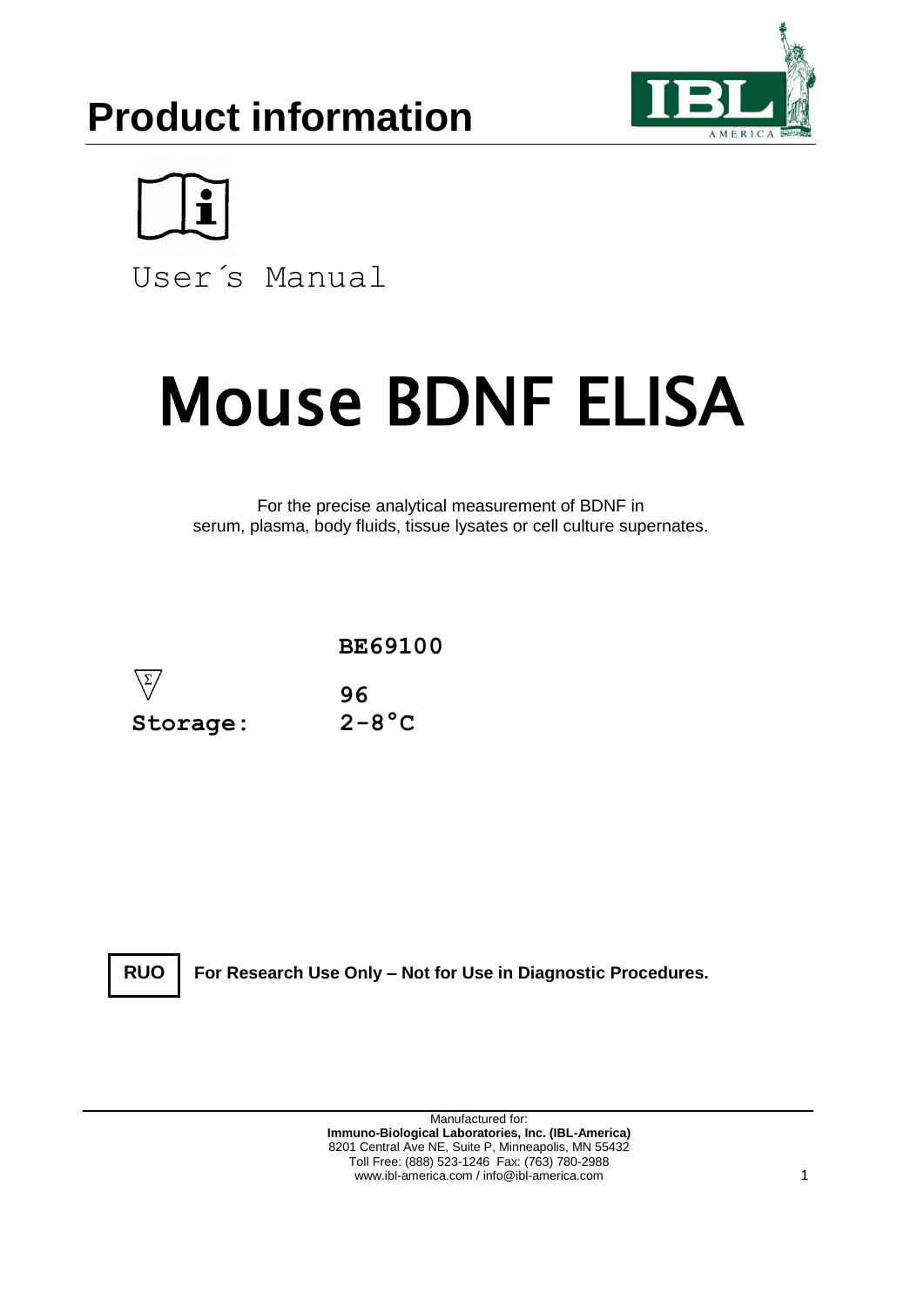# **1 INTRODUCTION**

# **1.1 Intended Use**

The IBL-America mouse BDNF ELISA has been designed for the precise analytical measurement of BDNF concentrations in serum, plasma, body fluids, tissue lysates or cell culture supernates from mice. For research use only, not for use in diagnostic procedures.

# **1.2 Background**

Brain-derived neurotrophic factor, also known as BDNF, is a prosurvival factor induced by cortical neurons that is necessary for survival of striatal neurons in the brain. BDNF is a member of the "neurotrophin" family of growth factors, which are related to the NGF. It acts on certain neurons of the central nervous system and the peripheral nervous system, helping to support the survival of existing neurons, and encourage the growth and differentiation of new neurons and synapses. In the brain, it is active in the hippocampus, cortex, and basal forebrain—areas vital to learning, memory, and higher thinking. Post mortem analysis has shown lowered levels of BDNF in the brain tissues of people with Alzheimer's disease.

# **2 PRINCIPLE OF THE TEST**

This kit is based on a sandwich enzyme-linked immune-sorbent assay technology. Anti-BDNF polyclonal antibody was pre-coated onto 96-well plates. The biotin conjugated anti-BDNF polyclonal second antibody was used as detection antibody. The standards, test samples and biotin conjugated detection antibody are added to the wells subsequently, and wash with wash buffer. Avidin-Biotin-Peroxidase Complex was added and unbound conjugates were washed away with wash buffer. TMB substrate is added to visualize HRP enzymatic reaction. TMB is catalyzed by HRP to produce a blue color product that changes into yellow after adding acidic stop solution. The optical density of the yellow color is proportional to the BDNF amount of the sample captured in plate. Read the O.D. absorbance at 450nm in a microplate reader, and then the concentration of BDNF in the sample can be calculated.

# **3 WARNINGS AND PRECAUTIONS**

- 1. This kit is for research use only, not for use in diagnostic procedures.
- 2. Before the experiment, centrifuge each kit component for several minutes to bring down all reagents to the bottom of tubes.
- 3. It is recommend to measure each standard and sample in duplicate.<br>4. Do NOT let the plate completely dry at any time! Since the dry condition-
- 4. Do NOT let the plate completely dry at any time! Since the dry condition can inactivate the biological material on the plate.
- 5. Do not reuse pipette tips and tubes to avoid cross contamination.
- 6. Do not use the expired components or the components from different lot numbers.
- 7. To avoid the marginal effect of plate incubation for temperature differences (the marginal wells always get stronger reaction), it is recommend to equilibrate the ABC working solution and TMB substrate for at least 30 min at 37°C before adding to wells.
- 8. The TMB substrate (Kit Component 8) is colorless and transparent before use. If not, please contact us for replacement.

# **4 REAGENTS**

# **4.1 Reagents provided**

- 1. One 96-well microtiterplate pre-coated with anti-mouse BDNF antibody
- 2. Lyophilized mouse BDNF standards: 2 tubes (10 ng / tube)
- 
- 3. Sample / Standard diluent buffer: 30 ml Biotin conjugated anti-Mouse BDNF antibody (Concentrated): 130µl. Dilution: 1:100
- 5. Antibody diluent buffer: 12 ml
- 6. Avidin-Biotin-Peroxidase Complex (ABC) (Concentrated): 130μl. Dilution: 1:100
- 7. ABC diluent buffer: 12 ml
- 8. TMB substrate: 10 ml
- 9. Stop solution: 10 ml
- 10. Wash buffer (25X): 30 ml

# **4.2 Materials required but not provided**

- 1. 37°C incubator<br>2. Microtiterplate
- Microtiterplate reader (wavelength: 450 nm)
- 3. Precise pipette and disposable pipette tips
- 4. Automated plate washer
- 5. ELISA shaker
- 6. 1.5 ml Eppendorf tubes
- 7. Plate cover
- 8. Absorbent filter papers 9. Plastic or glass container with volume of above 1 L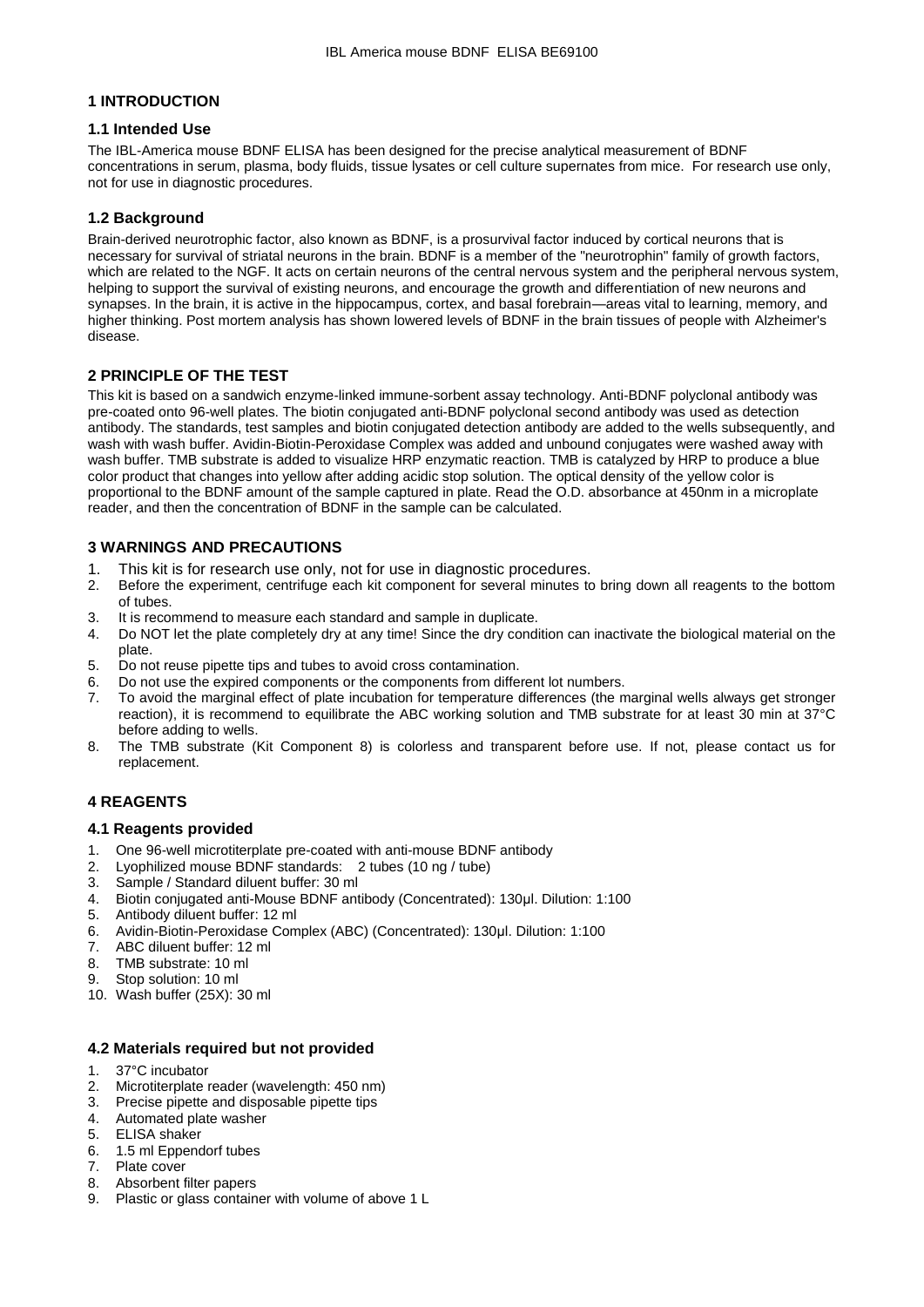# **4.3 Storage Conditions / Expiration**

Store at 2-8°C for 6 months, at -20°C for 12 months.

# **4.4 Preparation of sample and reagents**

#### **1. Sample**

Isolate the test samples soon after collecting, then, analyze immediately (within 2 hours). Or aliquot and store at -20°C for long term. Avoid multiple freeze-thaw cycles.

 **Body fluids, tissue lysates and cell culture supernatants:** Centrifuge to remove precipitate, analyze immediately or aliquot and store at -20°C.

 $\div$  **Serum:** Coagulate the serum at room temperature (about 4 hours). Centrifuge at approximately 2000  $\times$  g for 20 min. Analyze the serum immediately or aliquot and store at -20°C

 **Plasma:** Collect plasma with citrate, heparin or EDTA as the anticoagulant. Centrifuge for 15min at 2-8°C at 1000 x g within 30 min of collection. For eliminating the platelet effect, suggesting that further centrifugation for 10 min at 2-8°C at 10000 x g. Analyze immediately or aliquot and store frozen at -20°C.

**Note:** 1. Coagulate blood samples completely, then centrifuge, and avoid hemolysis and particles.

2.  $\text{NaN}_3$  cannot be used as test sample preservative, since it is the inhibitor for HRP.

#### **>> Sample Dilution Guideline**

End user should estimate the concentration of the target protein in the test sample first, and select a proper dilution factor to make the diluted target protein concentration falls the optimal detection range of the kit. Dilute the sample with the provided diluent buffer, and several trials may be necessary in practice. The test sample must be well mixed with the diluent buffer.

 **High target protein concentration (20-200 ng/ml)**: Dilution: 1:100. i.e. Add 1μl of sample into 99 μl of Sample / Standard diluent buffer (Kit Component 3).

 **Medium target protein concentration (2-20 ng/ml)**: Dilution: 1:10. i.e. Add 10 μl of sample into 90 μl of Sample / Standard diluent buffer (Kit Component 3).

 **Low target protein concentration (31.2-2000 pg/ml)**: Dilution: 1:2. i.e. Add 50 μl of sample into 50 μl of Sample / Standard diluent buffer (Kit Component 3).

**Very low target protein concentration (≤31.2 pg/ml)**: Unnecessary to dilute, or dilute at 1:2.

#### **2. Wash buffer**

Dilute the concentrated Wash buffer 25-fold (1:25) with distilled water (i.e. add 30 ml of concentrated wash buffer into 720 ml of distilled water).

#### **3. Standard**

Reconstitution of the lyophilized mouse BDNF standard (Kit Component 2): standard solution should be prepared no more than 2 hours prior to the experiment. Two tubes of standard are included in each kit. Use one tube for each experiment. **(Note: Do not dilute the standard directly in the plate)**

a. 10,000 pg/ml of standard solution: Add **1 ml** of Sample / Standard diluent buffer (Kit Component 3) into one Standard (Kit Component 2) tube, keep the tube at room temperature for 10 min and mix thoroughly.

b. 2000 pg/ml of standard solution: Add **0.2 ml** of the above 10 ng/ml standard solution into **0.8 ml** sample diluent buffer (Kit Component 3) and mix thoroughly.

c. 1000 pg/ml  $\rightarrow$  31.2 pg/ml of standard solutions: Label 6 Eppendorf tubes with 1000 pg/ml, 500 pg/ml, 250 pg/ml,125 pg/ml, 62.5 pg/ml, 31.2 pg/ml, respectively. Aliquot **0.3 ml** of the Sample / Standard diluent buffer (Kit Component 3) into each tube. Add **0.3 ml** of the above 2000 pg/ml standard solution into 1st tube and mix thoroughly. Transfer **0.3 ml** from 1st tube to 2nd tube and mix thoroughly. Transfer **0.3 ml** from 2nd tube to 3rd tube and mix thoroughly, and so on.



# **BDNF Protein Standards (pg/mL)**

**Note**: The standard solutions are best used within 2 hours. The 10,000 pg/ml standard solution should be used within 12 hours. Or store at -20°C for up to 48 hours. Avoid repeated freeze-thaw cycles.

#### **4. Preparation of Biotin conjugated anti-mouse BDNF antibody (Kit Component 4) working solution:** prepare no more than 2 hours before the experiment.

a. Calculate the total volume of the working solution: 0.1 ml / well x quantity of wells. (Allow 0.1-0.2 ml more than the total volume)

b. Dilute the Biotin conjugated anti-Mouse BDNF antibody (Kit Component 4) with Antibody diluent buffer (Kit Component 5) at 1:100 and mix thoroughly. i.e. Add 1 μl of Biotin conjugated anti-Mouse BDNF antibody into 99 μl of Antibody diluent buffer.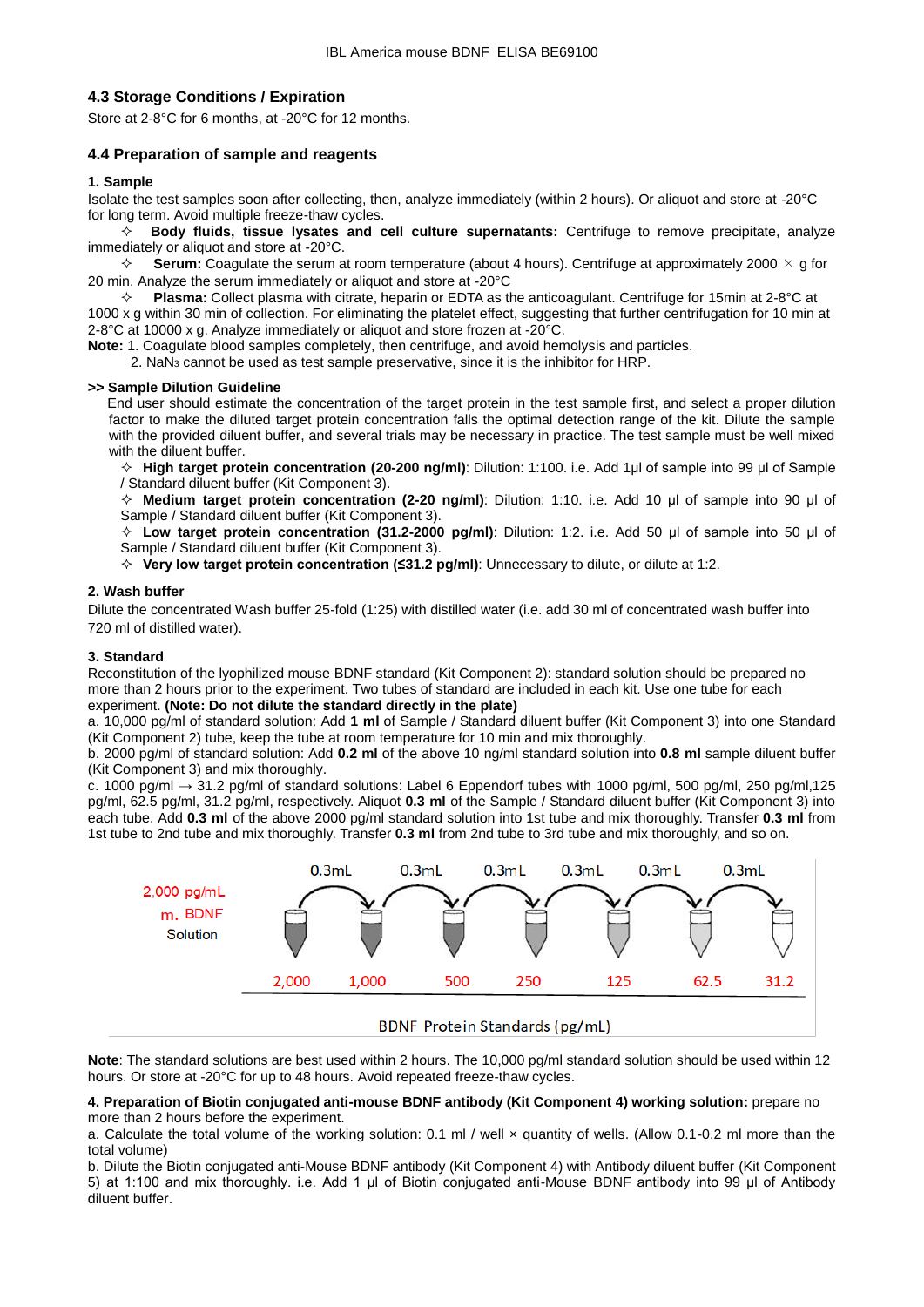**5. Preparation of Avidin-Biotin-Peroxidase Complex (ABC) (Kit Component 6) working solution:** prepare no more than 1 hour before the experiment.

a. Calculate the total volume of the working solution: 0.1 ml / well x quantity of wells. (Allow 0.1-0.2 ml more than the total volume)

b. Dilute the Avidin-Biotin-Peroxidase Complex (ABC) (Kit Component 6) with ABC diluent buffer (Kit Component 7) at 1:100 and mix thoroughly. i.e. Add 1 μl of Avidin-Biotin-Peroxidase Complex (ABC) into 99 μl of ABC diluent buffer.

# **5 ASSAY PROCEDURE**

# **5.1 General Remarks**

Before adding to wells, equilibrate the ABC working solution and TMB substrate (Kit Component 8) for at least 30 minutes at 37°C. It is recommended to plot a standard curve for each test.

# **5.2 Test Procedure**

- 1. Set standard, test sample and control (zero) wells on the pre-coated plate respectively, and then, record their positions. It is recommend to measure each standard and sample in duplicate.
- 2. Aliquot 0.1ml of 2000 pg/ml, 1000 pg/ml, 500 pg/ml, 250 pg/ml, 125 pg/ml, 62.5 pg/ml, 31.2 pg/ml standard solutions into the standard wells.
- 3. Add 0.1 ml of Sample / Standard diluent buffer (Kit Component 3) into the control (zero) well.
- 4. Add 0.1 ml of properly diluted sample (Mouse serum, plasma, body fluids, tissue lyates or cell culture supernatants) into test sample wells.
- 5. Seal the plate with a cover and incubate at 37°C for 90 min.
- 6. Remove the cover and discard the plate content, clap the plate on the absorbent filter papers or other absorbent material. **Do NOT let the wells completely dry at any time. Do not wash plate!**
- 7. Add 0.1 ml of Biotin conjugated anti-Mouse BDNF antibody work solution into the above wells (standard, test sample & zero wells). Add the solution at the bottom of each well without touching the side wall.
- 8. Seal the plate with a cover and incubate at 37°C for 60 min.
- 9. Remove the cover, and wash plate 3 times with Wash buffer (Kit Component 10) using one of the following methods: **Manual Washing:** Discard the solution in the plate without touching the side walls. Clap the plate on absorbent filter papers or other absorbent material. Fill each well completely with Wash buffer (Kit Component 10) buffer and vortex mildly on ELISA shaker for 2 min, then aspirate contents from the plate, and clap the plate on absorbent filter papers or other absorbent material. Repeat this procedure two more times for a **total of THREE washes**.
	- **Automated Washing:** Aspirate all wells, then wash plate **THREE times** with Wash buffer (Kit Component 10) (overfilling wells with the buffer). After the final wash, invert plate, and clap the plate on absorbent filter papers or other absorbent material. It is recommended that the washer be set for a soaking time of 1 min or shaking.
- 10. Add 0.1 ml of ABC working solution into each well, cover the plate and incubate at 37°C for 30 min.
- 11. Remove the cover and wash plate 5 times with Wash buffer (Kit Component 10), and each time let the wash buffer stay in the wells for 1-2 min. (See Step 9 for plate wash method).
- 12. Add 0.1 ml of TMB substrate (Kit Component 8) into each well, cover the plate and incubate at 37°C in dark within 30 min. (**Note:** This incubation time is for reference use only, the optimal time should be determined by end user.) And the shades of blue can be seen in the first 3-4 wells (with most concentrated Mouse BDNF standard solutions), the other wells show no obvious color.
- 13. Add 0.1 ml of Stop solution (Kit Component 9) into each well and mix thoroughly. The color changes into yellow immediately.
- 14. Read the O.D. absorbance at 450 nm in a microplate reader within 30 min after adding the stop solution.

# **5.3 Results**

 For calculation, (the relative O.D.450) = (the O.D.<sup>450</sup> of each well) – (the O.D.<sup>450</sup> of Zero well). The standard curve can be plotted as the relative O.D.450 of each standard solution (Y) vs. the respective concentration of the standard solution (X). The Mouse BDNF concentration of the samples can be interpolated from the standard curve.  **Note:** If the samples measured were diluted, multiply the dilution factor to the concentrations from interpolation to obtain the concentration before dilution.

# **6 QUALITY CONTROL**

Good laboratory practice requires that controls be run with each calibration curve. A statistically significant number of controls should be assayed to establish mean values and acceptable ranges to assure proper performance. It is recommended to use controls according to state and federal regulations. The use of controls is advised to assure the day to day validity of results. It is also recommended to make use of national or international Quality Assessment programs in order to ensure the accuracy of the results. Employ appropriate statistical methods for analyzing control values and trends. If the results of the assay do not fit to the established acceptable ranges of control materials, results of unknowns should be considered invalid.

In this case, please check the following technical areas: Pipetting and timing devices; photometer, expiration dates of reagents, storage and incubation conditions, aspiration and washing methods. After checking the above mentioned items without finding any error contact your distributor or IBL-America directly.